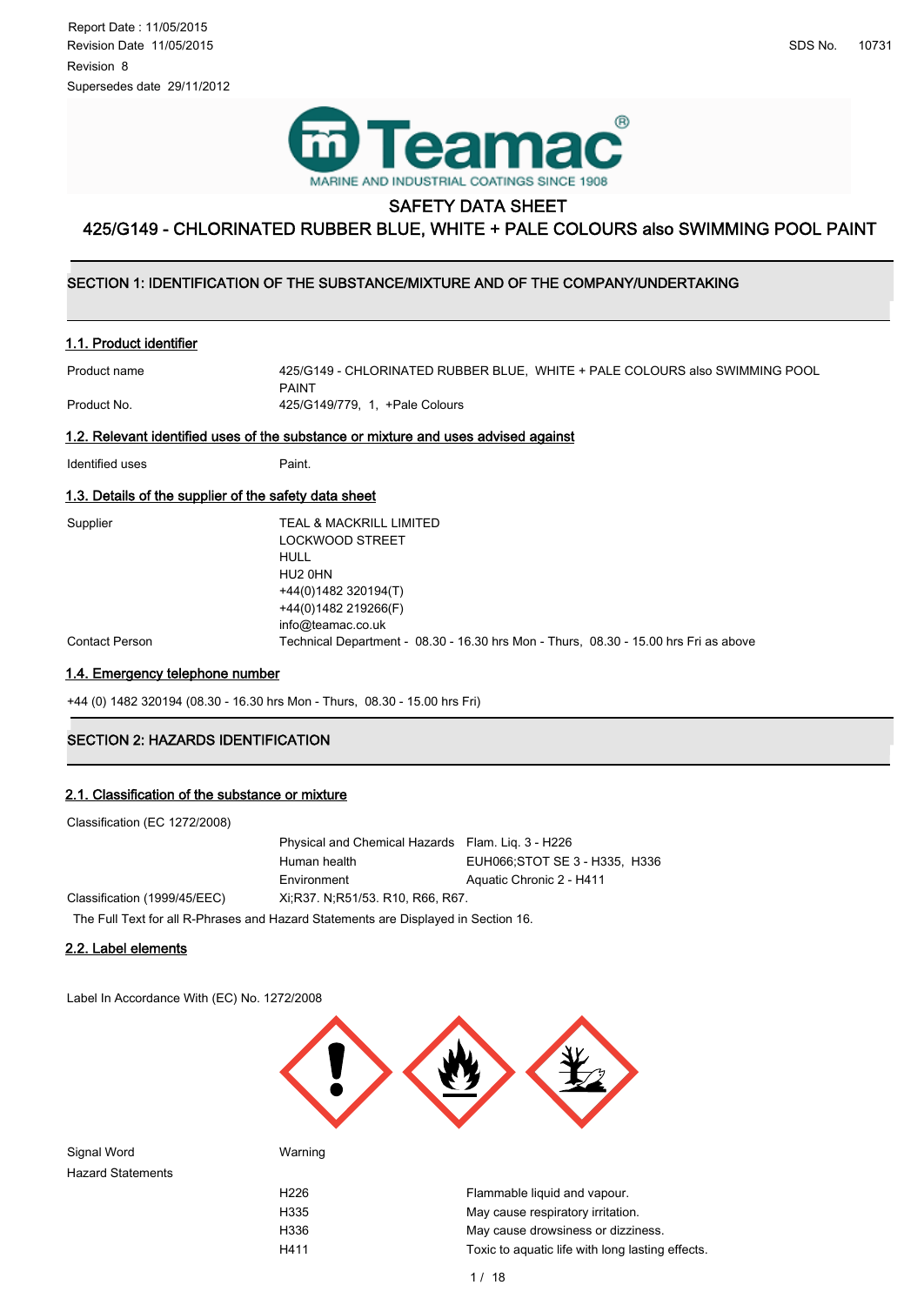Precautionary Statements

|                                        | P <sub>102</sub> | Keep out of reach of children.                                                                                |
|----------------------------------------|------------------|---------------------------------------------------------------------------------------------------------------|
|                                        | P <sub>101</sub> | If medical advice is needed, have product container or label at hand.                                         |
|                                        | P271             | Use only outdoors or in a well-ventilated area.                                                               |
|                                        | P273             | Avoid release to the environment.                                                                             |
|                                        | P280             | Wear protective gloves/protective clothing/eye protection/face protection.                                    |
|                                        | <b>P501A</b>     | Dispose of contents/container to special waste collection point                                               |
| Supplementary Precautionary Statements |                  |                                                                                                               |
|                                        | P210             | Keep away from heat/sparks/open flames/hot surfaces. - No smoking.                                            |
|                                        | P233             | Keep container tightly closed.                                                                                |
|                                        | P240             | Ground/bond container and receiving equipment.                                                                |
|                                        | P241             | Use explosion-proof electrical equipment.                                                                     |
|                                        | P242             | Use only non-sparking tools.                                                                                  |
|                                        | P243             | Take precautionary measures against static discharge.                                                         |
|                                        | P261             | Avoid breathing vapour/spray.                                                                                 |
|                                        | P370+378         | In case of fire: Use foam, carbon dioxide, dry powder or water fog for<br>extinction.                         |
|                                        | P303+361+353     | IF ON SKIN (or hair): Remove/Take off immediately all contaminated<br>clothing. Rinse skin with water/shower. |
|                                        | P304+340         | IF INHALED: Remove victim to fresh air and keep at rest in a position<br>comfortable for breathing.           |
|                                        | P312             | Call a POISON CENTER or doctor/physician if you feel unwell.                                                  |
|                                        | P391             | Collect spillage.                                                                                             |
|                                        | P403+233         | Store in a well-ventilated place. Keep container tightly closed.                                              |
|                                        | P403+235         | Store in a well-ventilated place. Keep cool.                                                                  |
|                                        | P405             | Store locked up.                                                                                              |
| Supplemental label information         |                  |                                                                                                               |
|                                        | <b>EUH066</b>    | Repeated exposure may cause skin dryness or cracking.                                                         |
| .                                      |                  |                                                                                                               |

## 2.3. Other hazards

# SECTION 3: COMPOSITION/INFORMATION ON INGREDIENTS

# 3.2. Mixtures

| Hydrocarbons, C9, aromatics                                                                                                                       |                   | 30-60%                                                                            |
|---------------------------------------------------------------------------------------------------------------------------------------------------|-------------------|-----------------------------------------------------------------------------------|
| CAS-No.:                                                                                                                                          | EC No.: 918-668-5 | Registration Number: 01-2119455851-35-xxxx                                        |
| Classification (EC 1272/2008)<br>Flam. Lig. 3 - H226<br><b>EUH066</b><br>STOT SE 3 - H335, H336<br>Asp. Tox. 1 - H304<br>Aquatic Chronic 2 - H411 |                   | Classification (67/548/EEC)<br>Xn; R65.<br>Xi:R37.<br>N;R51/53.<br>R10, R66, R67. |
| Chlorinated polymer 20                                                                                                                            |                   | 10-30%                                                                            |
| CAS-No.: 9006-03-5                                                                                                                                | EC No.:           |                                                                                   |
| Classification (EC 1272/2008)<br>Not classified.                                                                                                  |                   | Classification (67/548/EEC)<br>Not classified.                                    |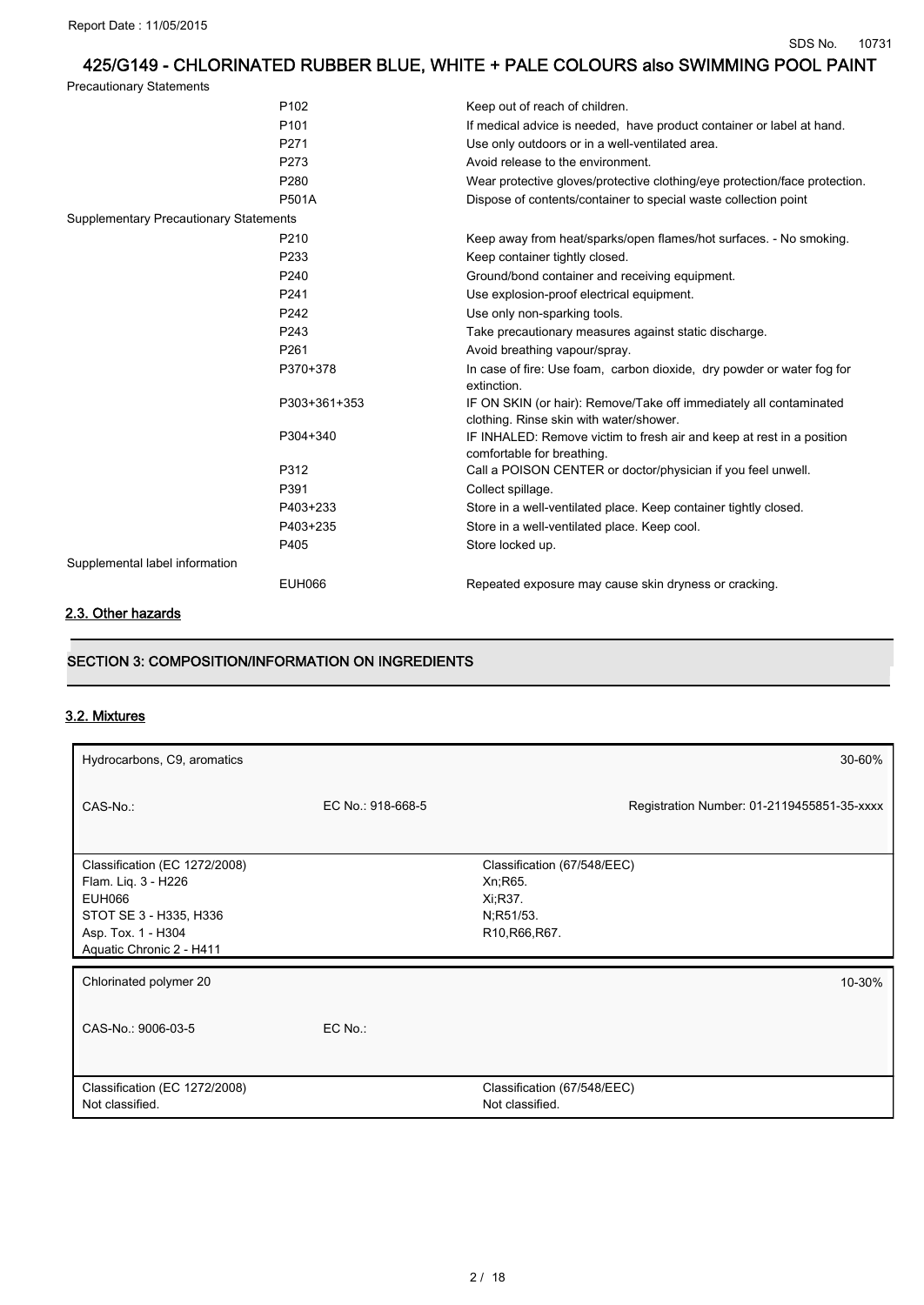| <b>Titanium Dioxide</b>                                                                                                                                       |                   | 10-30%                                                                                            |
|---------------------------------------------------------------------------------------------------------------------------------------------------------------|-------------------|---------------------------------------------------------------------------------------------------|
| CAS-No.: 13463-67-7                                                                                                                                           | EC No.: 236-675-5 | Registration Number: 01-2119489379-17-xxxx                                                        |
| Classification (EC 1272/2008)<br>Not classified.                                                                                                              |                   | Classification (67/548/EEC)<br>Not classified.                                                    |
| <b>WHITE SPIRIT</b>                                                                                                                                           |                   | $1 - 5%$                                                                                          |
| CAS-No.:                                                                                                                                                      | EC No.: 919-446-0 | Registration Number: 01-2119458049-33-XXXX                                                        |
| Classification (EC 1272/2008)<br>Flam. Liq. 3 - H226<br><b>EUH066</b><br>STOT SE 3 - H336<br>Asp. Tox. 1 - H304<br>Aquatic Chronic 2 - H411                   |                   | Classification (67/548/EEC)<br>Xn; R65.<br>N;R51/53.<br>R10, R66, R67.                            |
| Low Aromatic White Spirit                                                                                                                                     |                   | $1 - 5%$                                                                                          |
| CAS-No.:                                                                                                                                                      | EC No.: 919-857-5 | Registration Number: 01-2119463258-33-XXXX                                                        |
| Classification (EC 1272/2008)<br>Flam. Liq. 3 - H226<br><b>EUH066</b><br>STOT SE 3 - H336                                                                     |                   | Classification (67/548/EEC)<br>Xn; R65.<br>R10, R66, R67.                                         |
| Asp. Tox. 1 - H304                                                                                                                                            |                   |                                                                                                   |
| C.I. Pigment Blue 15:3                                                                                                                                        |                   | $1\%$                                                                                             |
| CAS-No.: 147-14-8                                                                                                                                             | EC No.: 205-685-1 |                                                                                                   |
| Classification (EC 1272/2008)<br>Not classified.                                                                                                              |                   | Classification (67/548/EEC)<br>Not classified.                                                    |
| <b>TOLUENE</b>                                                                                                                                                |                   | $1\%$                                                                                             |
| CAS-No.: 108-88-3                                                                                                                                             | EC No.: 203-625-9 | Registration Number: 01-2119471310-51-0026                                                        |
| Classification (EC 1272/2008)<br>Flam. Liq. 2 - H225<br>Skin Irrit. 2 - H315<br>Repr. 2 - H361d<br>STOT SE 3 - H336<br>STOT RE 2 - H373<br>Asp. Tox. 1 - H304 |                   | Classification (67/548/EEC)<br>F;R11<br>Repr. Cat. 3,R63<br>Xn;R48/20,R65<br>Xi;R38<br><b>R67</b> |
| Yellow Iron Oxide                                                                                                                                             |                   | $1\%$                                                                                             |
| CAS-No.: 51274-00-1                                                                                                                                           | EC No.:           | Registration Number: 01-2119454754-33-xxxx                                                        |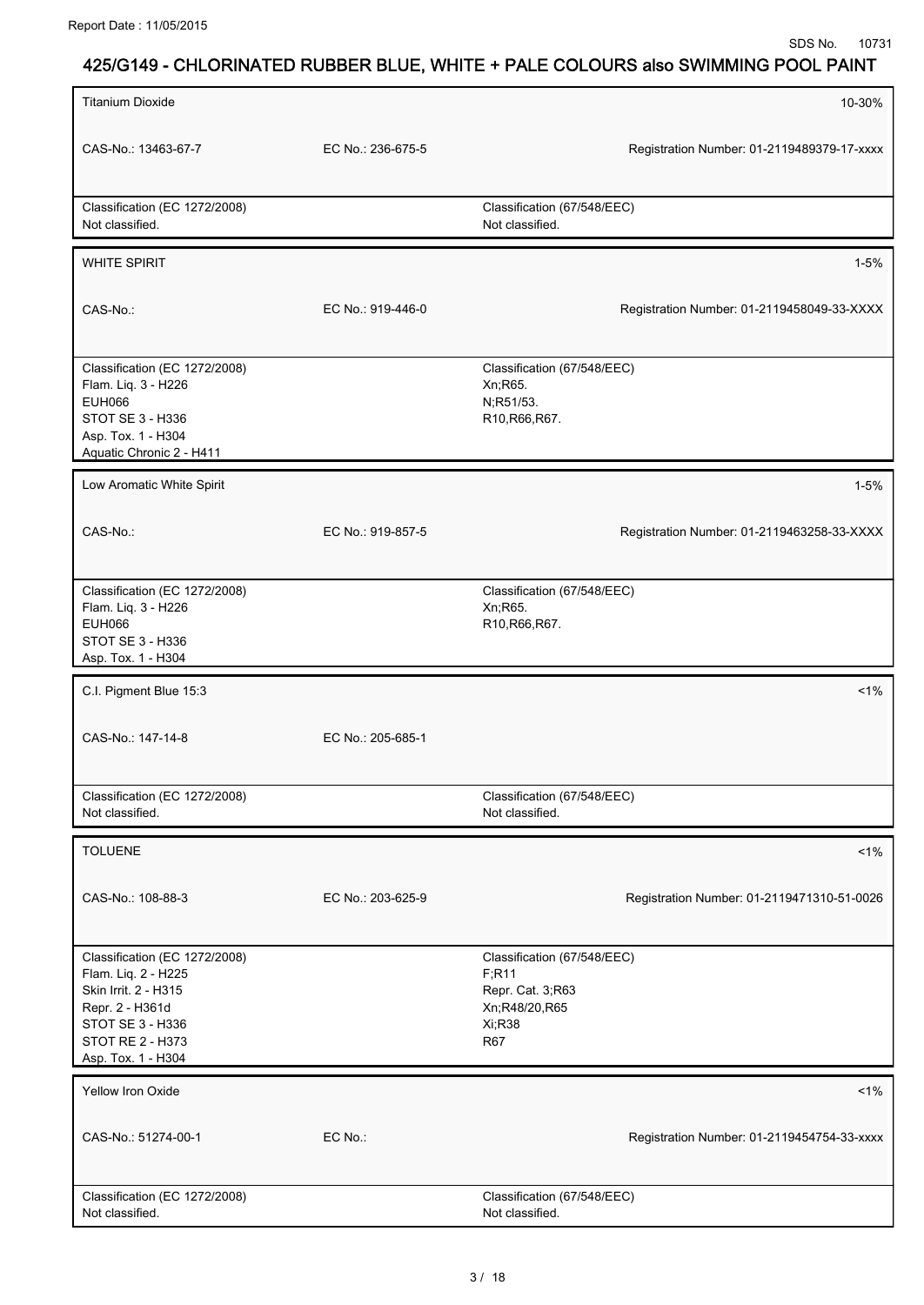| <b>ETHANOL</b>                                                                                                                                                                                                         |                   | $< 0.1\%$                                                                           |
|------------------------------------------------------------------------------------------------------------------------------------------------------------------------------------------------------------------------|-------------------|-------------------------------------------------------------------------------------|
| CAS-No.: 64-17-5                                                                                                                                                                                                       | EC No.: 200-578-6 | Registration Number: 01-2119457610-43-xxxx                                          |
| Classification (EC 1272/2008)<br>Flam. Liq. 2 - H225                                                                                                                                                                   |                   | Classification (67/548/EEC)<br>F:R11                                                |
| <b>METHANOL</b>                                                                                                                                                                                                        |                   | $< 0.1\%$                                                                           |
| CAS-No.: 67-56-1                                                                                                                                                                                                       | EC No.: 200-659-6 |                                                                                     |
| Classification (EC 1272/2008)<br>Flam. Liq. 2 - H225<br>Acute Tox. 3 - H301<br>Acute Tox. 3 - H311<br>Acute Tox. 3 - H331<br>STOT SE 1 - H370                                                                          |                   | Classification (67/548/EEC)<br>F; R11<br>T;R23/24/25,R39/23/24/25                   |
| XYLENE, MIXED ISOMERS                                                                                                                                                                                                  |                   | $< 0.1\%$                                                                           |
| CAS-No.: 1330-20-7                                                                                                                                                                                                     | EC No.: 215-535-7 | Registration Number: 01-2119488216-32-xxxx                                          |
| Classification (EC 1272/2008)<br>Flam. Liq. 3 - H226<br>Acute Tox. 4 - H312<br>Acute Tox. 4 - H332<br>Skin Irrit. 2 - H315<br>Eye Irrit. 2 - H319<br>STOT SE 3 - H335<br><b>STOT RE 2 - H373</b><br>Asp. Tox. 1 - H304 |                   | Classification (67/548/EEC)<br>Xn;R20/21,R65.<br>Xi;R36/37/38.<br>R <sub>10</sub> . |

The Full Text for all R-Phrases and Hazard Statements are Displayed in Section 16.

# **SECTION 4: FIRST AID MEASURES**

### 4.1. Description of first aid measures

General information

Get medical attention if any discomfort continues.

Inhalation

Move into fresh air and keep at rest. Perform artificial respiration if breathing has stopped. Place unconscious person on the side in the recovery position and ensure breathing can take place.

Ingestion

Get medical attention immediately! DO NOT INDUCE VOMITING!

Skin contact

Remove contaminated clothing immediately and wash skin with soap and water. DO NOT use solvents or thinners

Eye contact

Make sure to remove any contact lenses from the eyes before rinsing. Immediately flush with plenty of water or eyewash solution for up to 10 minutes. Consult a physician for specific advice.

## 4.2. Most important symptoms and effects, both acute and delayed

General information

If adverse symptoms develop as described the casualty should be transferred to hospital as soon as possible.

## 4.3. Indication of any immediate medical attention and special treatment needed

No specific first aid measures noted.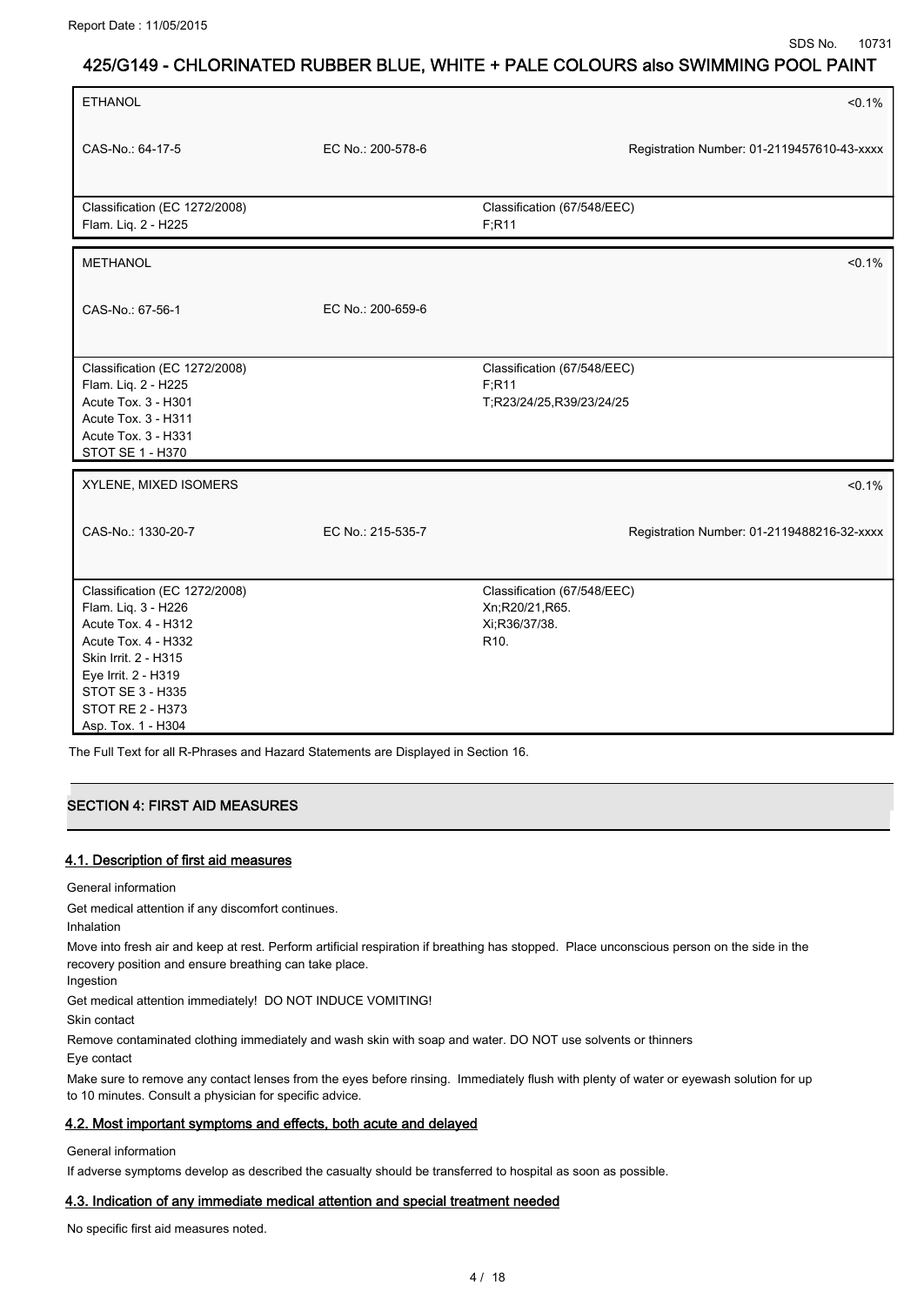# **.**<br>SECTION 5: FIREFIGHTING MEASURES

### 5.1. Extinguishing media

Extinguishing media

Extinguish with alcohol-resistant foam, carbon dioxide, dry powder or water fog. Do not use water jet as an extinguisher, as this will spread the fire.

### 5.2. Special hazards arising from the substance or mixture

Specific hazards

In case of fire, toxic gases may be formed (COx, NOx). Fire creates: Acrid smoke/fumes of: Carbon monoxide (CO). Carbon dioxide (CO2). Nitrous gases (NOx).

## 5.3. Advice for firefighters

Protective equipment for fire-fighters

Self contained breathing apparatus and full protective clothing must be worn in case of fire.

# SECTION 6: ACCIDENTAL RELEASE MEASURES

### 6.1. Personal precautions, protective equipment and emergency procedures

Avoid inhalation of vapours and contact with skin and eyes. Ensure suitable personal protection (including respiratory protection) during removal of spillages in a confined area.

### 6.2. Environmental precautions

Do not allow to enter drains, sewers or watercourses. Contain spillages with sand, earth or any suitable adsorbent material. Spillages or uncontrolled discharges into watercourses must be IMMEDIATELY alerted to the Environmental Agency or other appropriate regulatory body.

### 6.3. Methods and material for containment and cleaning up

Collect with absorbent, non-combustible material into suitable containers. Collect spillage in containers, seal securely and deliver for disposal according to local regulations.

### 6.4. Reference to other sections

For personal protection, see section 8.

# .<br>SECTION 7: HANDLING AND STORAGE

# 7.1. Precautions for safe handling

Read and follow manufacturer's recommendations. Eliminate all sources of ignition. Risk of vapour concentration on the floor and in low-lying areas. Use explosion proof electric equipment. Do not eat, drink or smoke when using the product. Avoid inhalation of vapours/spray and contact with skin and eyes. The Manual Handling Operations Regulations may apply to the handling of containers of this product. To assist employers, the following method of calculating the weight for any pack size is given. Take the pack size volume in litres and multiply this figure by the specific gravity value given in section 9. This will give the net weight of the coating in kilograms. Allowance will then have to be made for the immediate packaging to give an approximate gross weight.

### 7.2. Conditions for safe storage, including any incompatibilities

Keep containers tightly closed. Keep upright. Protect from light, including direct sunrays. Store in closed original container at temperatures between 5°C and 25°C. Store separated from: Oxidising material. Acids. Alkalis. Storage Class

Flammable liquid storage. The storage and use of this product is subject to the Dangerous Substances and Explosive Atmospheres Regulations (DSEAR). The requirements are given in the HSE Approved Code of Practice and Guidance, Storage od Danderous Substances: DSEAR. Up to 250 litres of liquids with a flashpoint above 32C but below 55C may be kept in a workroom provided they are kept in closed containers in a marked, fire-resisting cupboard or bin. Larger quantities must be kept in a separate , marked storeroom conforming to the structural requirements contained in the HSE guidance note Storage of Flammable Liquids in Containers.

### 7.3. Specific end use(s)

The identified uses for this product are detailed in Section 1.2.

# SECTION 8: EXPOSURE CONTROLS/PERSONAL PROTECTION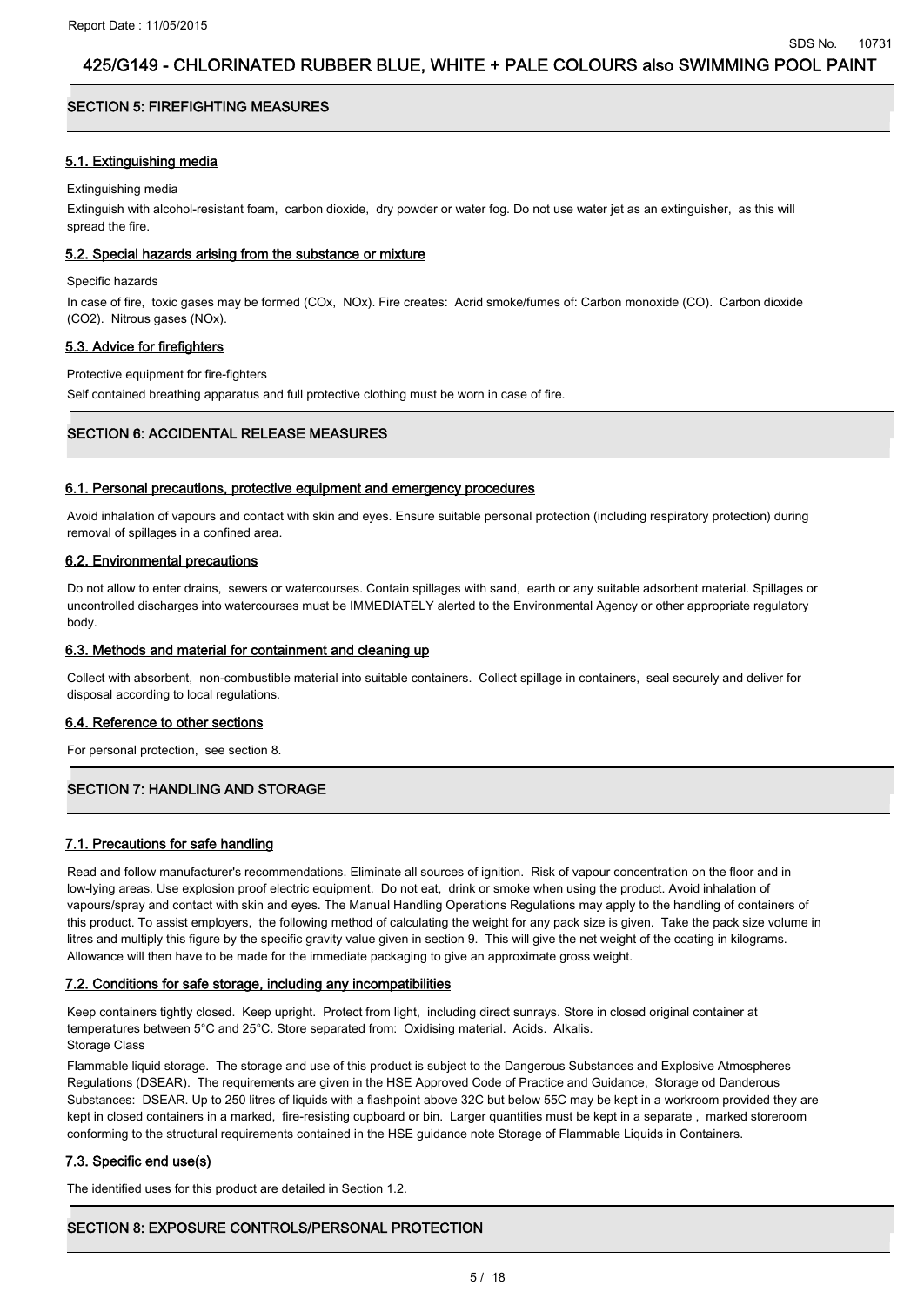## 8.1. Control parameters

| Name                        | <b>STD</b> |          | TWA - 8 Hrs              |           | STEL - 15 Min | <b>Notes</b> |
|-----------------------------|------------|----------|--------------------------|-----------|---------------|--------------|
| C.I. Pigment Blue 15:3      | <b>MEL</b> |          | $1.5$ mg/m $3$           |           |               |              |
|                             |            |          | resp.dust                |           |               |              |
| Chlorinated polymer 20      | <b>WEL</b> |          | 10 $mg/m3$               |           |               |              |
|                             |            |          | total dust               |           |               |              |
| <b>ETHANOL</b>              | WEL        | 1000 ppm | 1920 mg/m3               |           |               |              |
| Hydrocarbons, C9, aromatics | <b>WEL</b> | 19 ppm   | 100 mg/m3                |           |               |              |
| Low Aromatic White Spirit   | <b>WEL</b> |          | 1000 mg/m3               |           |               |              |
| IMETHANOL                   | <b>WEL</b> | 200      | 266                      | 250       | 333           |              |
|                             |            | ppm(Sk)  | mg/m3(Sk)                | ppm(Sk)   | mg/m3(Sk)     |              |
| <b>Titanium Dioxide</b>     | WEL        |          | 10 mg/m3                 |           |               |              |
| <b>TOLUENE</b>              | <b>WEL</b> | 50 ppm   | 191 mg/m3                | 100 ppm   | 384 mg/m3     | <b>Sk</b>    |
| <b>WHITE SPIRIT</b>         | WEL        |          | 350 mg/m3                |           |               |              |
| XYLENE, MIXED ISOMERS       | WEL        | 50 ppm   | 220 mg/m3                | $100$ ppm | 441 mg/m3     | Sk           |
| <b>Yellow Iron Oxide</b>    | WEL        |          | 10 $mg/m3$<br>total dust |           |               |              |

WEL = Workplace Exposure Limit.

Sk = Can be absorbed through skin.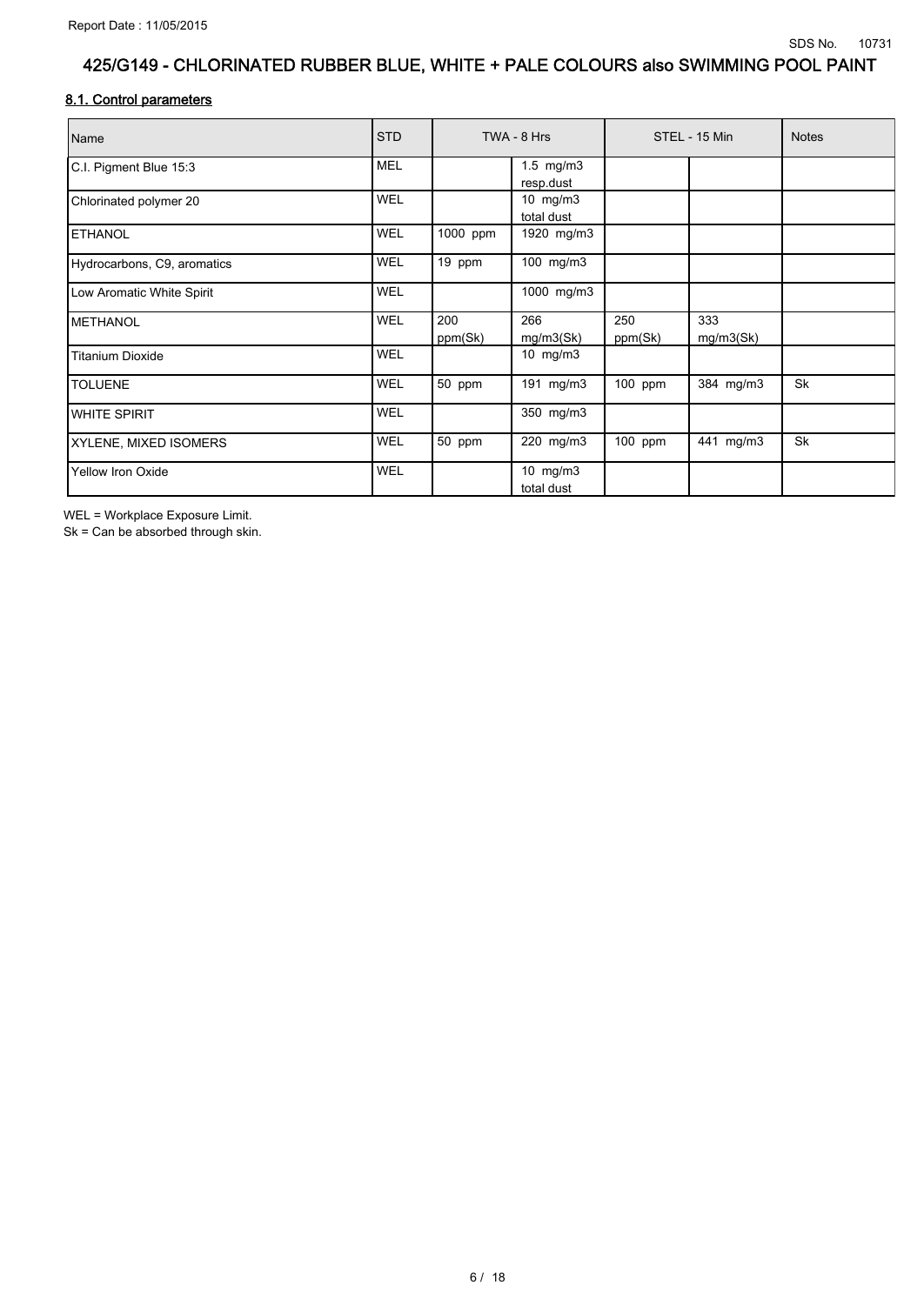### Yellow Iron Oxide (CAS: 51274-00-1)

| <b>DNEL</b>                  |                                                                |                                        |                                |                                                                                                                                     |
|------------------------------|----------------------------------------------------------------|----------------------------------------|--------------------------------|-------------------------------------------------------------------------------------------------------------------------------------|
| Industry                     | Inhalation.                                                    | Long Term                              | <b>Systemic Effects</b>        | 10 (inhalable) mg/m3                                                                                                                |
| Industry                     | Inhalation.                                                    | Long Term                              | <b>Local Effects</b>           | $10$ mg/m $3$                                                                                                                       |
|                              |                                                                | Titanium Dioxide (CAS: 13463-67-7)     |                                |                                                                                                                                     |
| <b>DNEL</b>                  |                                                                |                                        |                                |                                                                                                                                     |
| Industry                     | Inhalation.                                                    | Long Term                              | <b>Local Effects</b>           | 10 mg/m3                                                                                                                            |
| Consumer                     | Oral                                                           | Long Term                              | <b>Systemic Effects</b>        | 700 mg/kg/day                                                                                                                       |
| PNEC                         |                                                                |                                        |                                |                                                                                                                                     |
| Freshwater                   | >1                                                             | mg/l                                   |                                |                                                                                                                                     |
| Sediment (Freshwater)        | $>=1000$                                                       | mg/kg                                  |                                |                                                                                                                                     |
| Marinewater                  | 0.127                                                          | mg/l                                   |                                |                                                                                                                                     |
| Sediment (Marinewater) >=100 |                                                                | mg/kg                                  |                                |                                                                                                                                     |
| Soil                         | 100                                                            | mg/kg                                  |                                |                                                                                                                                     |
| STP                          | 100                                                            | mg/kg                                  |                                |                                                                                                                                     |
|                              |                                                                | <b>Low Aromatic White Spirit</b>       |                                |                                                                                                                                     |
| <b>DNEL</b>                  |                                                                |                                        |                                |                                                                                                                                     |
| Consumer                     | Oral                                                           | Long Term                              | <b>Systemic Effects</b>        | 300 mg/kg/day                                                                                                                       |
| Consumer                     | Dermal                                                         | Long Term                              | <b>Systemic Effects</b>        | 300 mg/kg/day                                                                                                                       |
| Industry                     | Dermal                                                         | Long Term                              | <b>Systemic Effects</b>        | 300 mg/kg/day                                                                                                                       |
| Industry                     | Inhalation.                                                    | Long Term                              | <b>Systemic Effects</b>        | 1500 mg/m3                                                                                                                          |
| Consumer                     | Inhalation.                                                    | Long Term                              | <b>Systemic Effects</b>        | 900 mg/m3                                                                                                                           |
|                              |                                                                |                                        |                                | No PNEC available. Substance is a hydrocarbon UVCB. Standard tests for this endpoint are intended for single substances and are not |
|                              | appropriate for the risk assessment of this complex substance. |                                        |                                |                                                                                                                                     |
|                              |                                                                | <b>WHITE SPIRIT</b>                    |                                |                                                                                                                                     |
| <b>DNEL</b>                  |                                                                |                                        |                                |                                                                                                                                     |
| Consumer                     | Oral                                                           | Long Term                              | <b>Systemic Effects</b>        | 1040 mg/kg/day                                                                                                                      |
| Consumer                     | Dermal                                                         | Long Term                              | <b>Systemic Effects</b>        | 1040 mg/kg/day                                                                                                                      |
| Consumer                     | Inhalation.                                                    | Long Term                              | <b>Systemic Effects</b>        | 710 mg/m3                                                                                                                           |
| Consumer                     | Inhalation.                                                    | Short Term                             | <b>Systemic Effects</b>        | 570 mg/m3                                                                                                                           |
| Industry                     | Inhalation.                                                    | <b>Short Term</b>                      | <b>Systemic Effects</b>        | 570 mg/m3                                                                                                                           |
| Industry                     | Inhalation.                                                    | Long Term                              | <b>Systemic Effects</b>        | 1980 mg/m3                                                                                                                          |
| Industry                     | Dermal                                                         | Long Term                              | <b>Systemic Effects</b>        | 1056 mg/kg/day                                                                                                                      |
| Hydrocarbons, C9, aromatics  |                                                                |                                        |                                |                                                                                                                                     |
| <b>DNEL</b>                  |                                                                |                                        |                                |                                                                                                                                     |
| Consumer                     | Oral                                                           | Long Term                              | <b>Systemic Effects</b>        | 11 mg/kg/day                                                                                                                        |
| Consumer                     | Dermal                                                         | Long Term                              | Systemic Effects               | 11 mg/kg/day                                                                                                                        |
| Consumer                     | Inhalation.                                                    | Long Term                              | <b>Systemic Effects</b>        | 32 mg/m3                                                                                                                            |
| Industry                     | Dermal                                                         | Long Term                              | <b>Systemic Effects</b>        | 25 mg/kg/day                                                                                                                        |
| Industry                     | Inhalation.                                                    | Long Term                              | <b>Systemic Effects</b>        | 100 mg/m3                                                                                                                           |
|                              |                                                                | XYLENE, MIXED ISOMERS (CAS: 1330-20-7) |                                |                                                                                                                                     |
| DNEL                         |                                                                |                                        |                                |                                                                                                                                     |
| Consumer                     | Oral                                                           | Long Term                              | <b>Systemic Effects</b>        | 12.5 mg/kg/day                                                                                                                      |
| Consumer                     | Dermal<br>Inhalation.                                          | Long Term                              | <b>Systemic Effects</b>        | 1872 mg/kg/day<br>65.3 mg/m3                                                                                                        |
| Consumer<br>Consumer         | Inhalation.                                                    | Long Term<br>Short Term                | <b>Systemic Effects</b><br>260 | mg/m3                                                                                                                               |
| Industry                     | Dermal                                                         | Long Term                              | <b>Systemic Effects</b>        | 3182 mg/kg/day                                                                                                                      |
| Industry                     | Inhalation.                                                    | Long Term                              | <b>Systemic Effects</b>        | 221 mg/m3                                                                                                                           |
| Industry                     | Inhalation.                                                    | <b>Short Term</b>                      | 442                            | mg/m3                                                                                                                               |
|                              |                                                                |                                        |                                |                                                                                                                                     |

No PNEC available. Substance is a hydrocarbon UVCB. Standard tests for this endpoint are intended for single substances and are not appropriate for the risk assessment of this complex substance.

### 8.2. Exposure controls

Protective equipment



Process conditions

Use engineering controls to reduce air contamination to permissible exposure level.

Engineering measures

Provide adequate ventilation, including appropriate local extraction, to ensure that the defined occupational exposure limit is not exceeded.

Respiratory equipment

No specific recommendation made, but respiratory protection must be used if the general level exceeds the recommended occupational exposure limit. In case of inadequate ventilation, use air-supplied full-mask.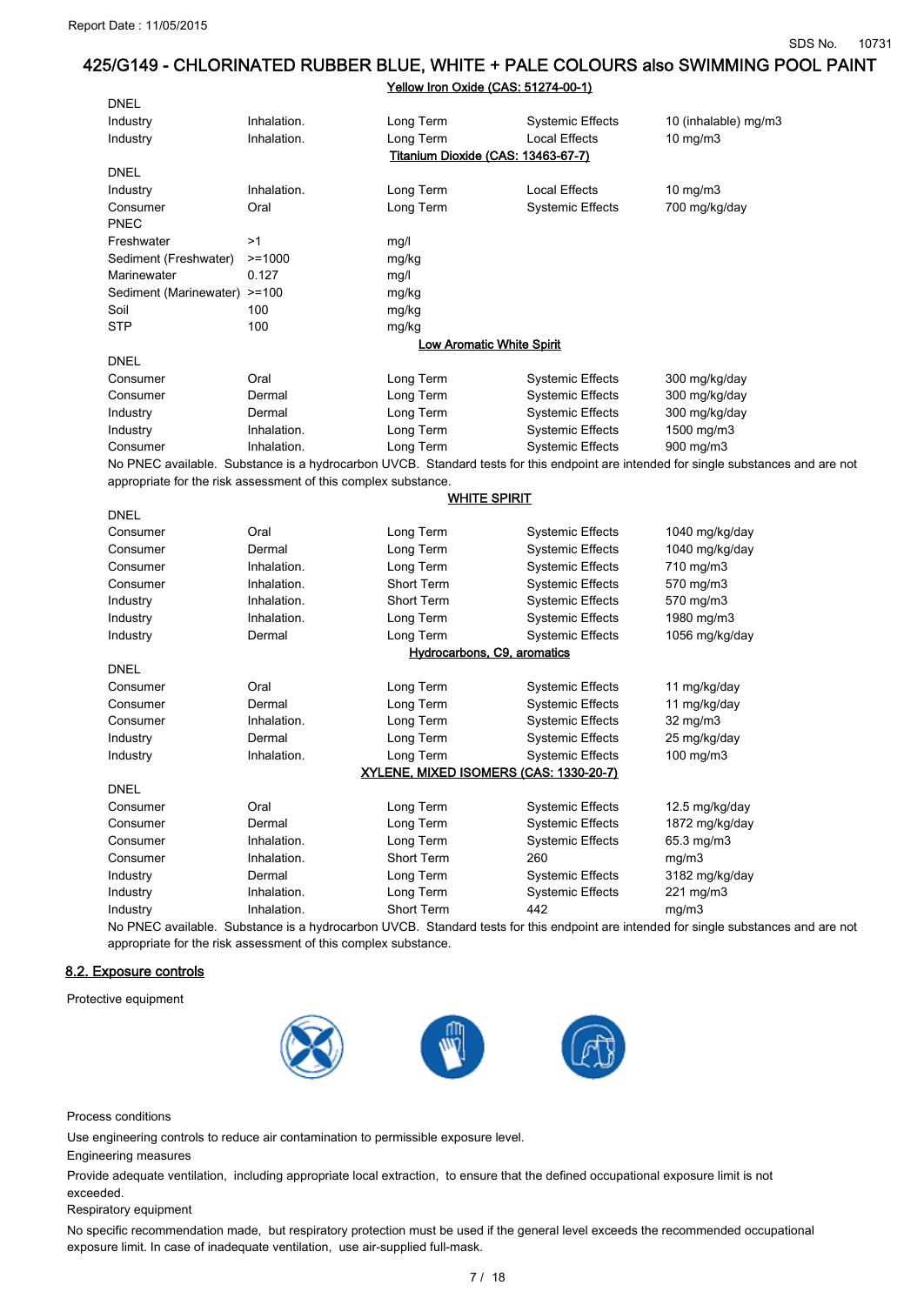### Hand protection

Wear protective gloves. The most suitable glove must be chosen in consultation with the gloves supplier, who can inform about the breakthrough time of the glove material. Barrier cream applied before work may make it easier to clean the skin after exposure, but does not prevent absorption through the skin.

Eye protection

Wear splash-proof eye goggles to prevent any possibility of eye contact.

Hygiene measures

Wash promptly with soap & water if skin becomes contaminated. Remove contaminated clothing and wash the skin thoroughly with soap and water after work.

# SECTION 9: PHYSICAL AND CHEMICAL PROPERTIES

## 9.1. Information on basic physical and chemical properties

| Appearance                    | Viscous Coloured liquid.                      |
|-------------------------------|-----------------------------------------------|
| Colour                        | Blue. White. Light (or pale). Various colours |
| Odour                         | of solvents                                   |
| Solubility                    | Insoluble in water                            |
| Relative density              | 1.08 - 1.25 @ 20 C                            |
| Vapour density (air=1)        | heavier than air                              |
| Viscosity                     | 3.0 (ICI Rotothinner) Ps @ 25 C               |
| Flash point $(^{\circ}C)$     | 40 approx. CC (Closed cup).                   |
| Flammability Limit - Upper(%) | 0.8                                           |
|                               |                                               |

### 9.2. Other information

| <b>Volatility Description</b>   | Volatile                              |
|---------------------------------|---------------------------------------|
| Volatile Organic Compound (VOC) | 560 - 620 depending on colour g/litre |

# SECTION 10: STABILITY AND REACTIVITY

### 10.1. Reactivity

No specific reactivity hazards associated with this product.

### 10.2. Chemical stability

Stable under normal temperature conditions and recommended use.

### 10.3. Possibility of hazardous reactions

Not determined.

## 10.4. Conditions to avoid

Avoid heat, flames and other sources of ignition. Avoid contact with acids and oxidising substances.

### 10.5. Incompatible materials

Materials To Avoid Strong alkalis. Strong acids. Strong oxidising substances.

### 10.6. Hazardous decomposition products

Thermal decomposition or combustion may liberate carbon oxides and other toxic gases or vapours.

# SECTION 11: TOXICOLOGICAL INFORMATION

## 11.1. Information on toxicological effects

Toxicological information No data recorded.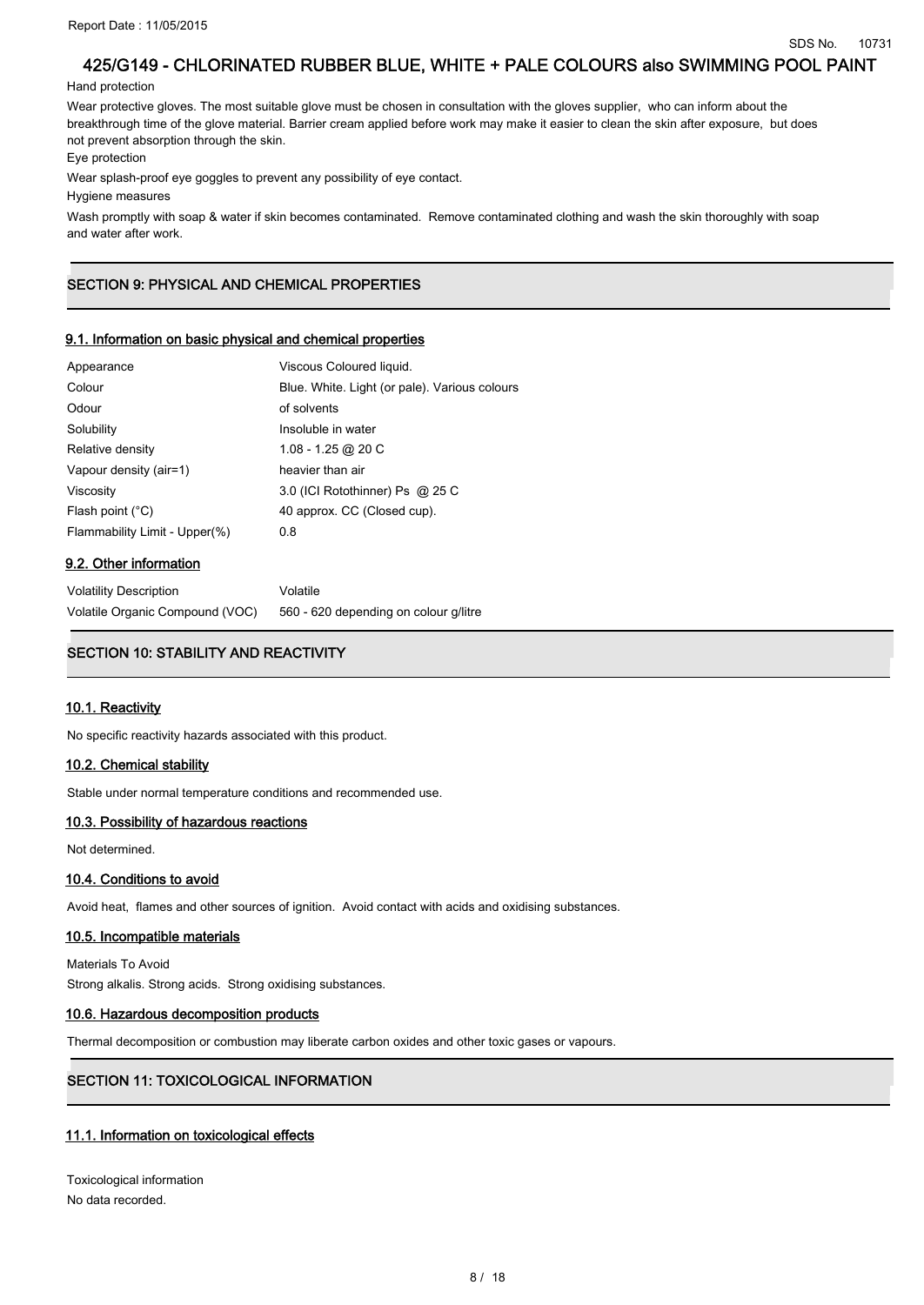General information

Prolonged and repeated contact with solvents over a long period may lead to permanent health problems.

Inhalation

May cause irritation to the respiratory system. In high concentrations, vapours are narcotic and may cause headache, fatigue, dizziness and nausea. Contains organic solvents which in case of overexposure may depress the central nervous system causing dizziness and intoxication.

Ingestion

Liquid irritates mucous membranes and may cause abdominal pain if swallowed. May irritate and cause stomach pain, vomiting and diarrhoea. May cause nausea, headache, dizziness and intoxication.

Skin contact

May be absorbed through the skin. Acts as a defatting agent on skin. May cause cracking of skin, and eczema.

Eye contact Irritation of eyes and mucous membranes. Route of entry Inhalation. Skin absorption. Ingestion. Skin and/or eye contact.

Toxicological information on ingredients.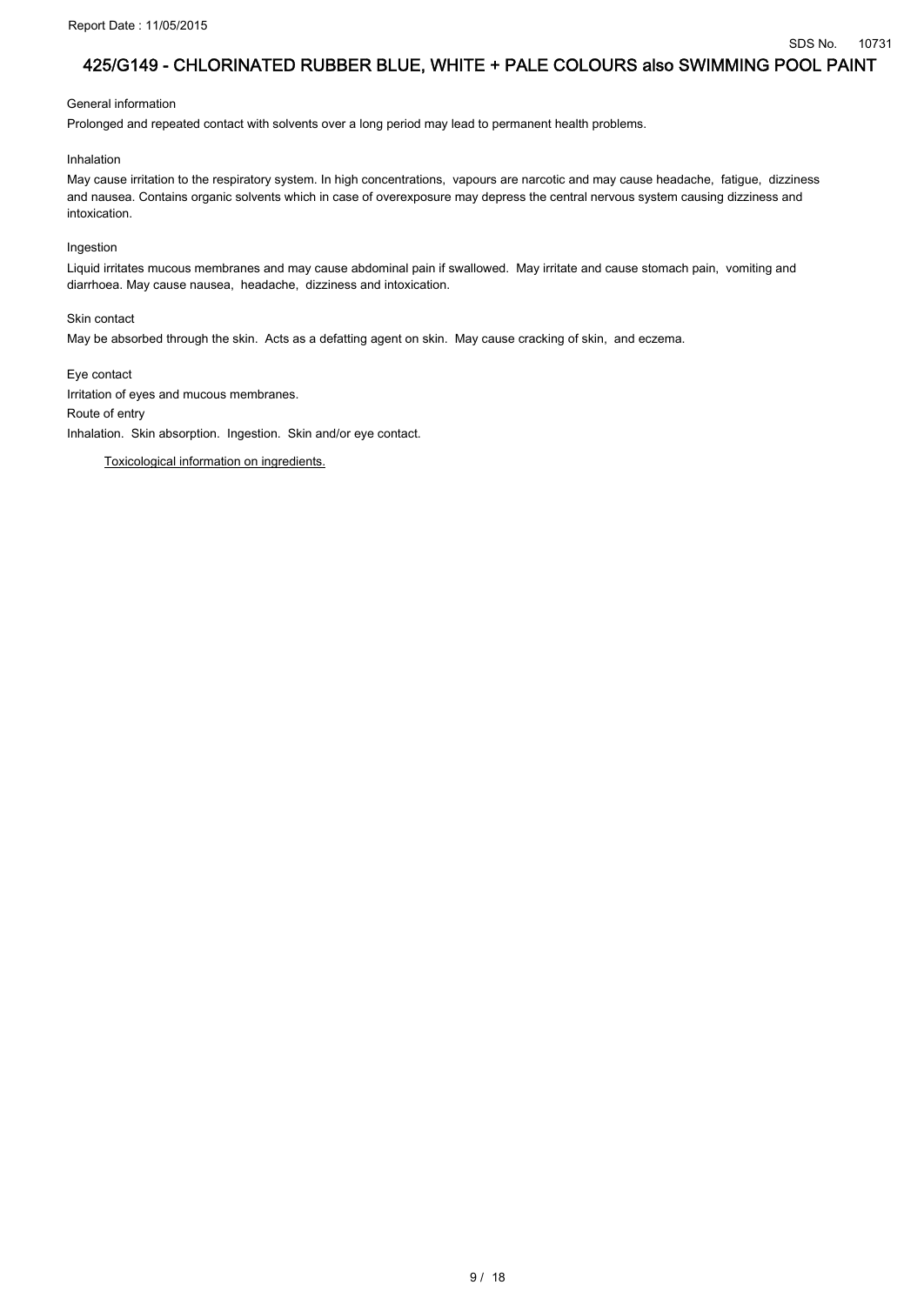```
Low Aromatic White Spirit
```
Acute toxicity: Acute Toxicity (Oral LD50) > 5000 mg/kg Rat

Acute Toxicity (Dermal LD50)

> 5000 mg/kg Rabbit

Acute Toxicity (Inhalation LC50) > 5 mg/l (vapours) Rat 4 hours

**Skin Corrosion/Irritation:** Erythema\eschar score Very slight erythema -barely perceptible (1). Well defined erythema (2). Oedema score No oedema (0). Slightly irritating.

Serious eye damage/irritation: Not Irritating.

## Respiratory or skin sensitisation:

Not sensitising. Skin sensitisation Guinea pig maximization test (GPMT): Guinea Pig Not Sensitising.

Germ cell mutagenicity:

Genotoxicity - In Vitro Chromosome aberration: Negative. This substance has no evidence of mutagenic properties.

Carcinogenicity: Inhalation. Rat This substance has no evidence of carcinogenic properties. Does not contain any substances known to be carcinogenic.

Reproductive Toxicity:

Reproductive Toxicity - Fertility Fertility: Inhalation. Rat This substance has no evidence of toxicity to reproduction. Reproductive Toxicity - Development Developmental toxicity: Inhalation. Rat This substance has no evidence of toxicity to reproduction.

Specific target organ toxicity - repeated exposure: STOT - Repeated exposure Not available.

Aspiration hazard: Viscosity Kinematic viscosity <= 20.5 mm2/s. Inhalation Vapours may cause drowsiness and dizziness. Central nervous system depression. Ingestion Harmful: danger of serious damage to health by prolonged exposure if swallowed. Skin contact Acts as a defatting agent on skin. May cause cracking of skin, and eczema.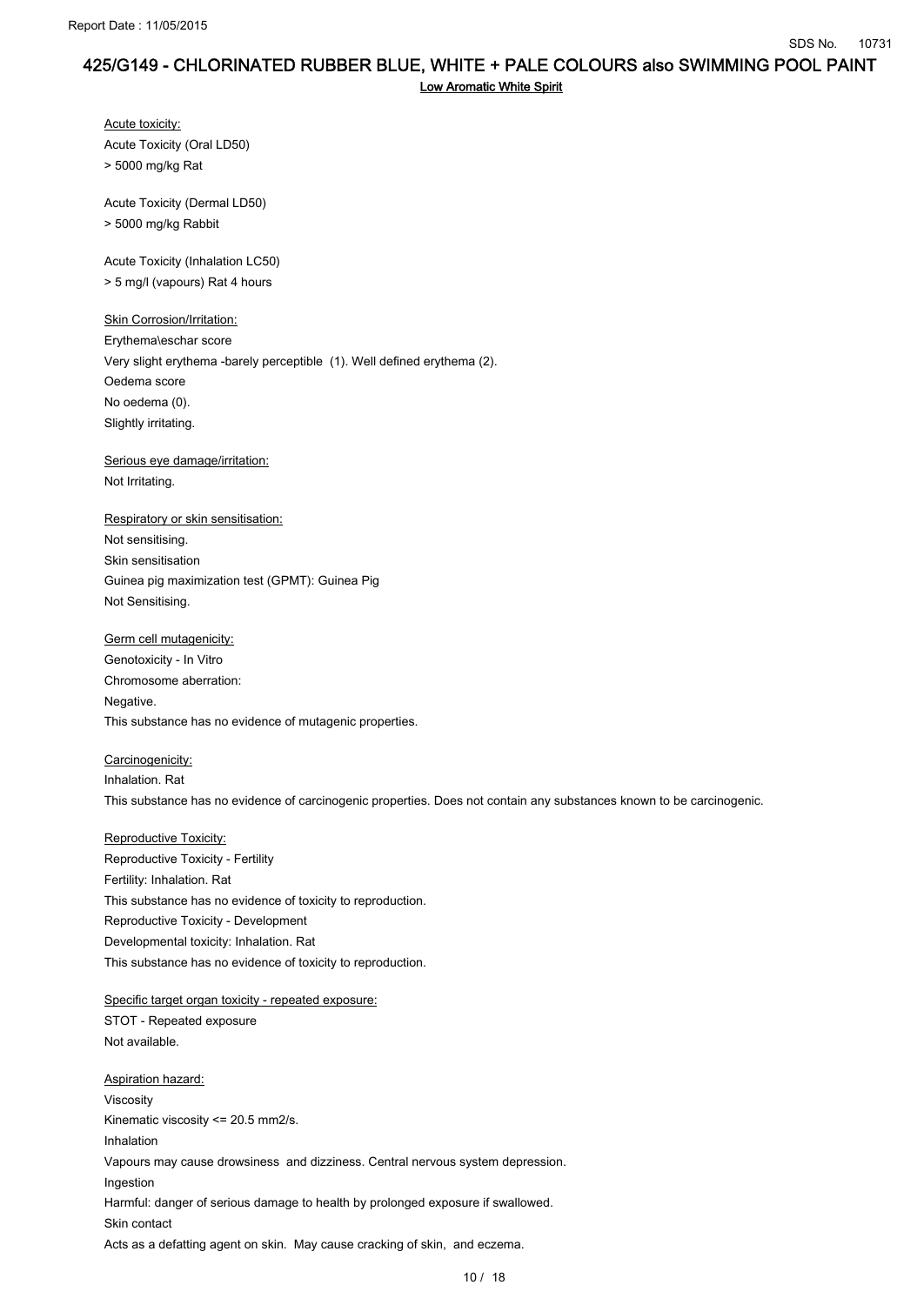Eye contact No specific health warnings noted. Route of entry Inhalation. Ingestion.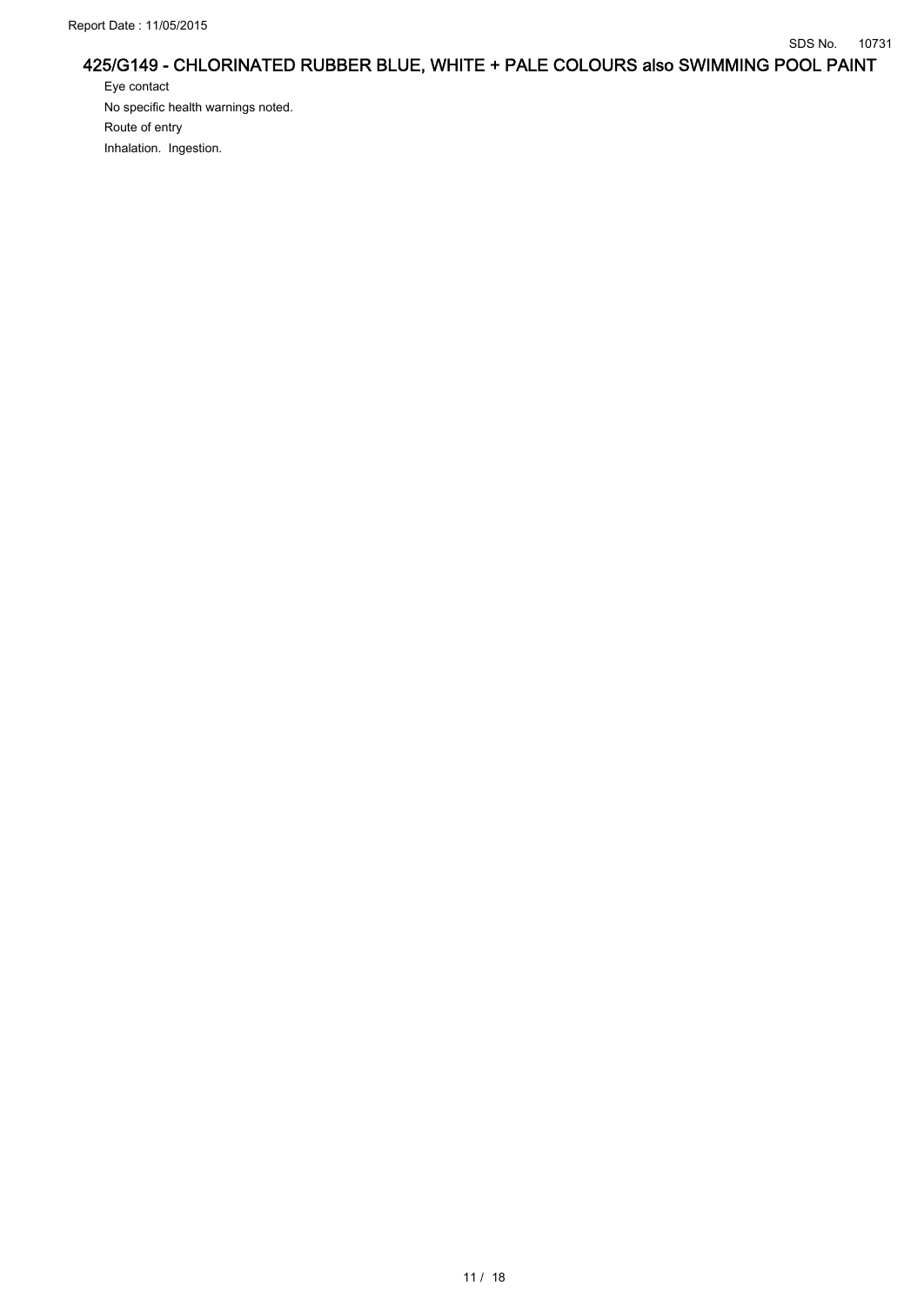Other Health Effects This substance has no evidence of carcinogenic properties.

Acute toxicity: Acute Toxicity (Oral LD50) > 15000 mg/kg Rat Minimally toxic via ingestion

Acute Toxicity (Dermal LD50)  $\sim$  3400 mg/kg Rabbit Not corrosive to skin Not irritating

Acute Toxicity (Inhalation LC50) > 13.1 mg/l (vapours) Rat 4 hours

Serious eye damage/irritation: Not Irritating.

Respiratory or skin sensitisation: Respiratory sensitisation Not determined. There is evidence that the material can lead to respiratory hypersensitivity. Not Sensitising.

Carcinogenicity: **Carcinogenicity** NOAEL 300 mg/kg Oral Rat

Reproductive Toxicity: Reproductive Toxicity - Fertility One-generation study: NOAEL >3000 mg/kg/day Oral Rat P Reproductive Toxicity - Development Developmental toxicity: NOAEC >300 ppm Inhalation. Rat

Specific target organ toxicity - single exposure: Target Organs Central nervous system

Specific target organ toxicity - repeated exposure: STOT - Repeated exposure NOAEL 1056 mg/kg Oral Rat

Aspiration hazard: Viscosity Kinematic viscosity <= 20.5 mm2/s. Inhalation No specific health warnings noted. Ingestion Harmful: may cause lung damage if swallowed. May cause stomach pain or vomiting. Skin contact May cause defatting of the skin, but is not an irritant. Not a skin sensitiser. Eye contact No specific health warnings noted. Route of entry Skin and/or eye contact. Inhalation. Target Organs Central nervous system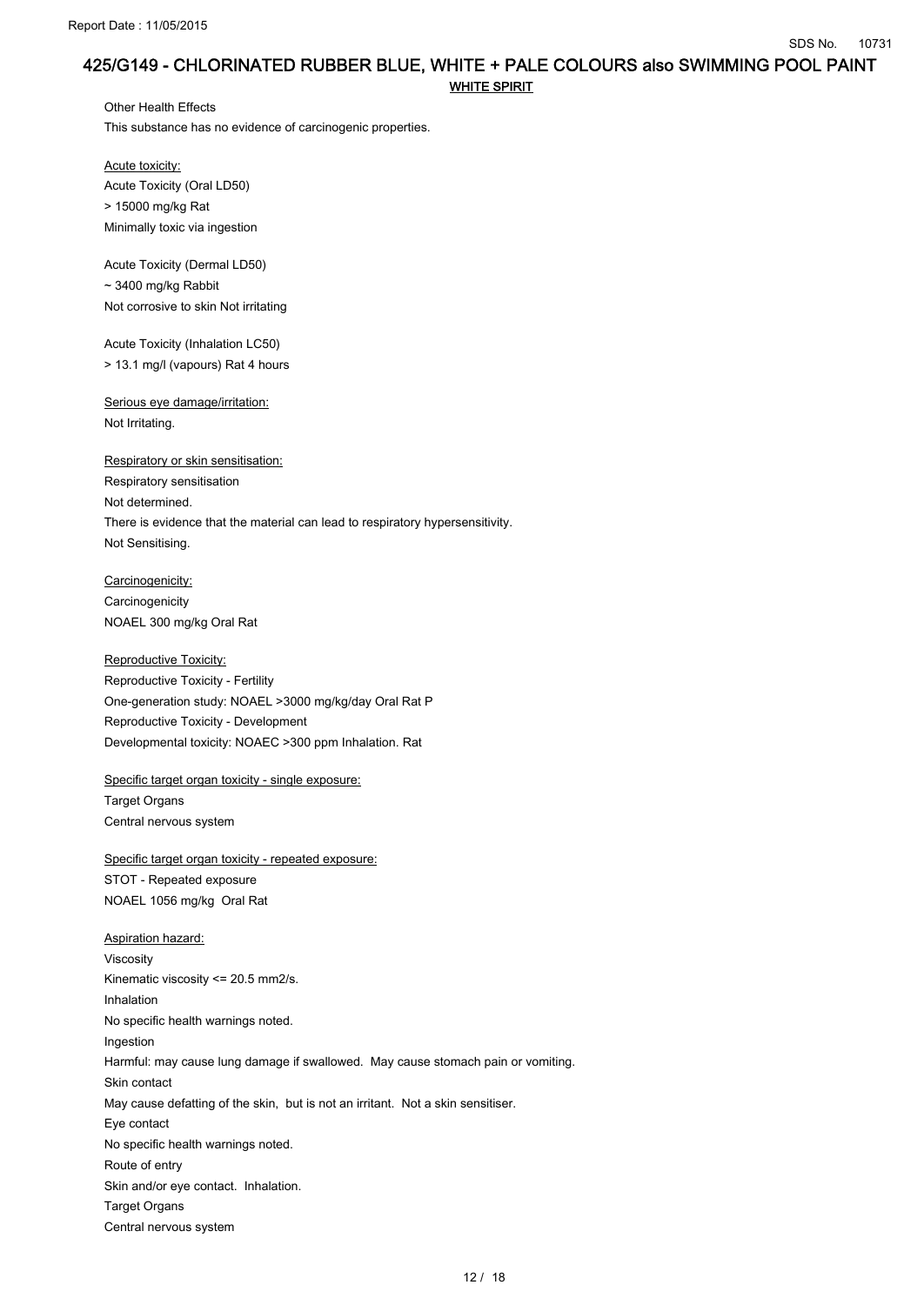Hydrocarbons, C9, aromatics

Acute toxicity: Acute Toxicity (Oral LD50) ~ 3592 mg/kg Rat

Acute Toxicity (Dermal LD50)

> 3160 mg/kg Rabbit

Acute Toxicity (Inhalation LC50) > 6193 mg/l (vapours) Rat 4 hours

Serious eye damage/irritation: Slightly Irritating.

Respiratory or skin sensitisation: Not sensitising. Not Sensitising.

Carcinogenicity: This substance has no evidence of carcinogenic properties.

Specific target organ toxicity - single exposure: Target Organs Central nervous system Respiratory system, lungs

Aspiration hazard: Kinematic viscosity <= 20.5 mm2/s.

# .<br>SECTION 12: ECOLOGICAL INFORMATION

Ecotoxicity

There are no data on the ecotoxicity of this product. The product contains substances which are toxic to aquatic organisms and which may cause long term adverse effects in the aquatic environment.

# 12.1. Toxicity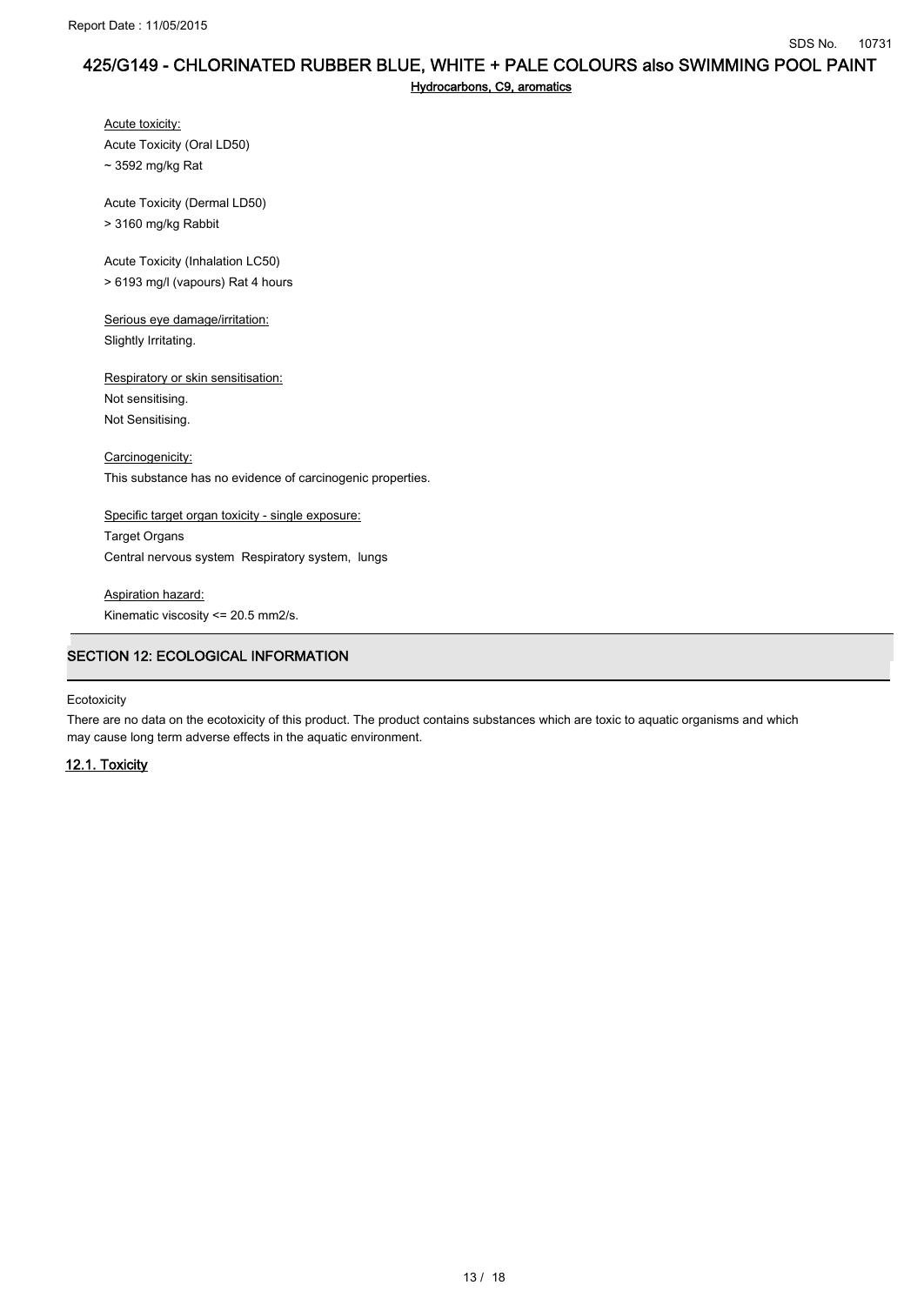Ecological information on ingredients.

### Low Aromatic White Spirit

Acute Toxicity - Fish LC50 96 hours > 1000 mg/l Onchorhynchus mykiss (Rainbow trout) Substance did not cause acute toxicity to fish EC 50, 48 Hrs, Daphnia, mg/l >1000 Substance did not cause acute toxicity to the freshwater invertebrates Acute Toxicity - Aquatic Plants EC50 72 hours > 1000 mg/l Freshwater algae Substance did not cause acute toxicity to the freshwater green algae EC50 > 100 mg/l Activated sludge Chronic Toxicity - Fish Early life Stage NOEC 28 days 0.131 mg/l Onchorhynchus mykiss (Rainbow trout) Chronic Toxicity - Aquatic Invertebrates NOEC 28 days 0.23 mg/l Daphnia magna

### WHITE SPIRIT

Dangerous for the environment if discharged into watercourses Toxic to aquatic organisms LC 50, 96 Hrs, Fish mg/l 10 - 30 EC 50, 48 Hrs, Daphnia, mg/l 10 - 22 IC 50, 72 Hrs, Algae, mg/l  $46 - 10$ Chronic Toxicity - Aquatic Invertebrates NOEC 21 days < 0.28 mg/l Daphnia magna Hydrocarbons, C9, aromatics

Toxic to aquatic organisms LC 50, 96 Hrs, Fish mg/l 9.2 EC 50, 48 Hrs, Daphnia, mg/l 3.2

### 12.2. Persistence and degradability

Degradability No data available.

Ecological information on ingredients.

### Low Aromatic White Spirit

Degradability The product is easily biodegradable. Oxidises rapidly by photo-chemical reactions in air Biodegradation Degradation (80%) 28 days Test - 301F Ready Biodegradability - Manometric Respiratory Test

### **WHITE SPIRIT**

**Degradability** The product is easily biodegradable. Biodegradation Degradation (75%) 28 days

### Hydrocarbons, C9, aromatics

**Degradability** The product is easily biodegradable. Biodegradation Degradation (78%) 28 days

# 12.3. Bioaccumulative potential

Bioaccumulative potential No data available on bioaccumulation.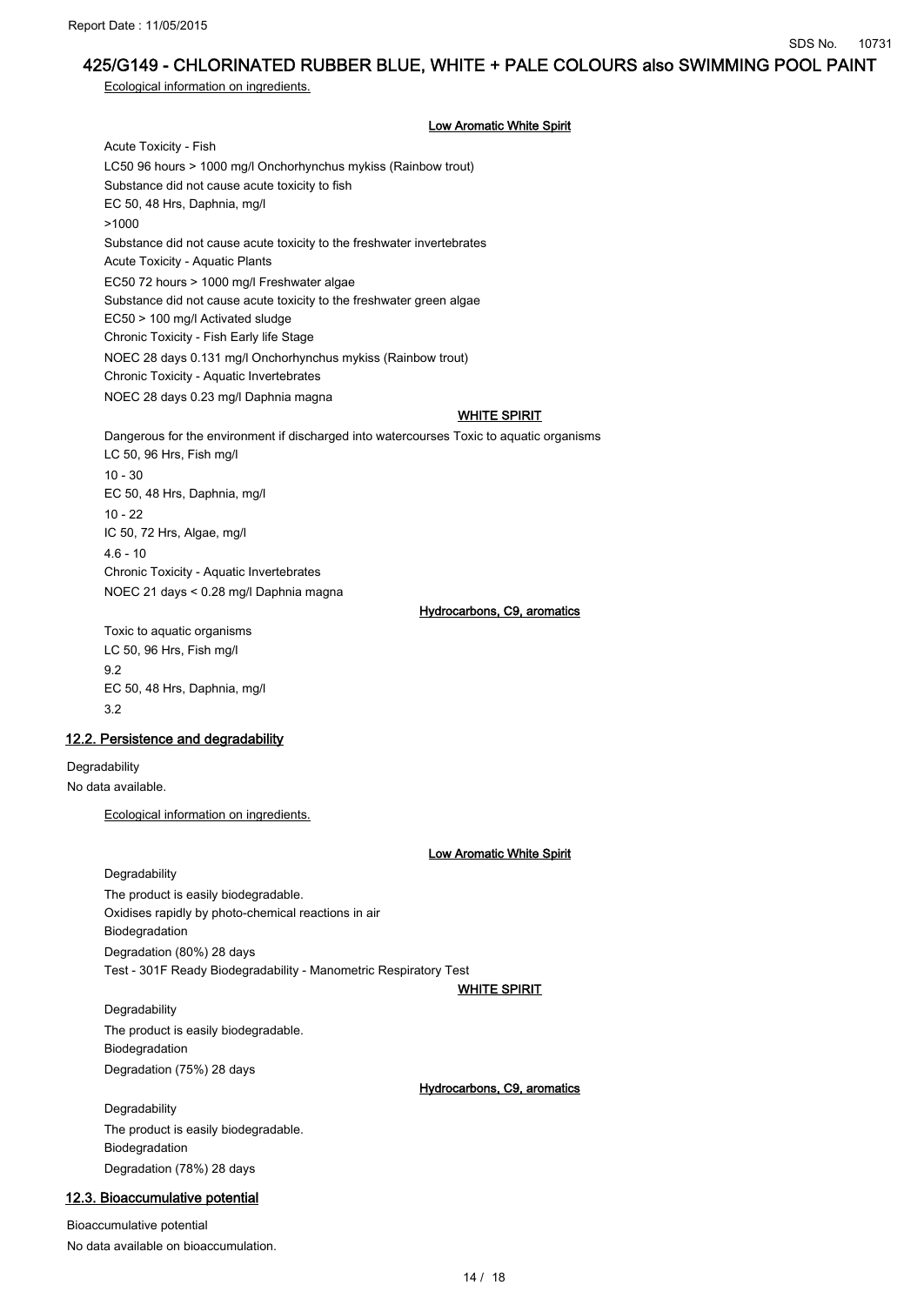Ecological information on ingredients.

Low Aromatic White Spirit

Bioaccumulative potential The product contains potentially bioaccumulating substances. Partition coefficient  $5 - 6.7$ 

### WHITE SPIRIT

Bioaccumulation factor Scientifically unjustified. Substance is a hydrocarbon UVCB. Standard tests for this endpoint are intended for single substances and are not appropriate for this complex substance.

### Hydrocarbons, C9, aromatics

Bioaccumulative potential No data available on bioaccumulation.

## 12.4. Mobility in soil

#### Mobility:

The product contains volatile organic compounds (VOC) which will evaporate easily from all surfaces.

Ecological information on ingredients.

### Low Aromatic White Spirit

#### Mobility:

Mobility:

The product contains volatile organic compounds (VOC) which will evaporate easily from all surfaces. Readily absorbed into soil. Adsorption/Desorption Coefficient

Not available.

Surface tension

24.5 mN/m 20 °C

WHITE SPIRIT

Adsorption/Desorption Coefficient

Scientifically unjustified.

Volatilisation is dependent on Henry's Law constant (HLC) which is not applicable to complex substances.

## Hydrocarbons, C9, aromatics

The product contains volatile organic compounds (VOC) which will evaporate easily from all surfaces.

### 12.5. Results of PBT and vPvB assessment

Ecological information on ingredients.

### Low Aromatic White Spirit

Not Classified as PBT/vPvB by current EU criteria.

**WHITE SPIRIT** 

Hydrocarbons, C9, aromatics

Not Classified as PBT/vPvB by current EU criteria.

Not Classified as PBT/vPvB by current EU criteria.

### 12.6. Other adverse effects

The product contains volatile, organic compounds which have a photochemical ozone creation potential.

Ecological information on ingredients.

### Low Aromatic White Spirit

Not known.

### **WHITE SPIRIT**

This substance may contribute to ozone formation in the near surface atmosphere. However, the photochemical formation of ozone depends on a complex interaction of other atmospheric pollutant sources and environmental conditions. Therefore, the contribution of this substance to ozone formation is outside the scope of this substance assessment and is more appropriately addressed via EU air quality directives.

#### Not determined.

### Hydrocarbons, C9, aromatics

15 / 18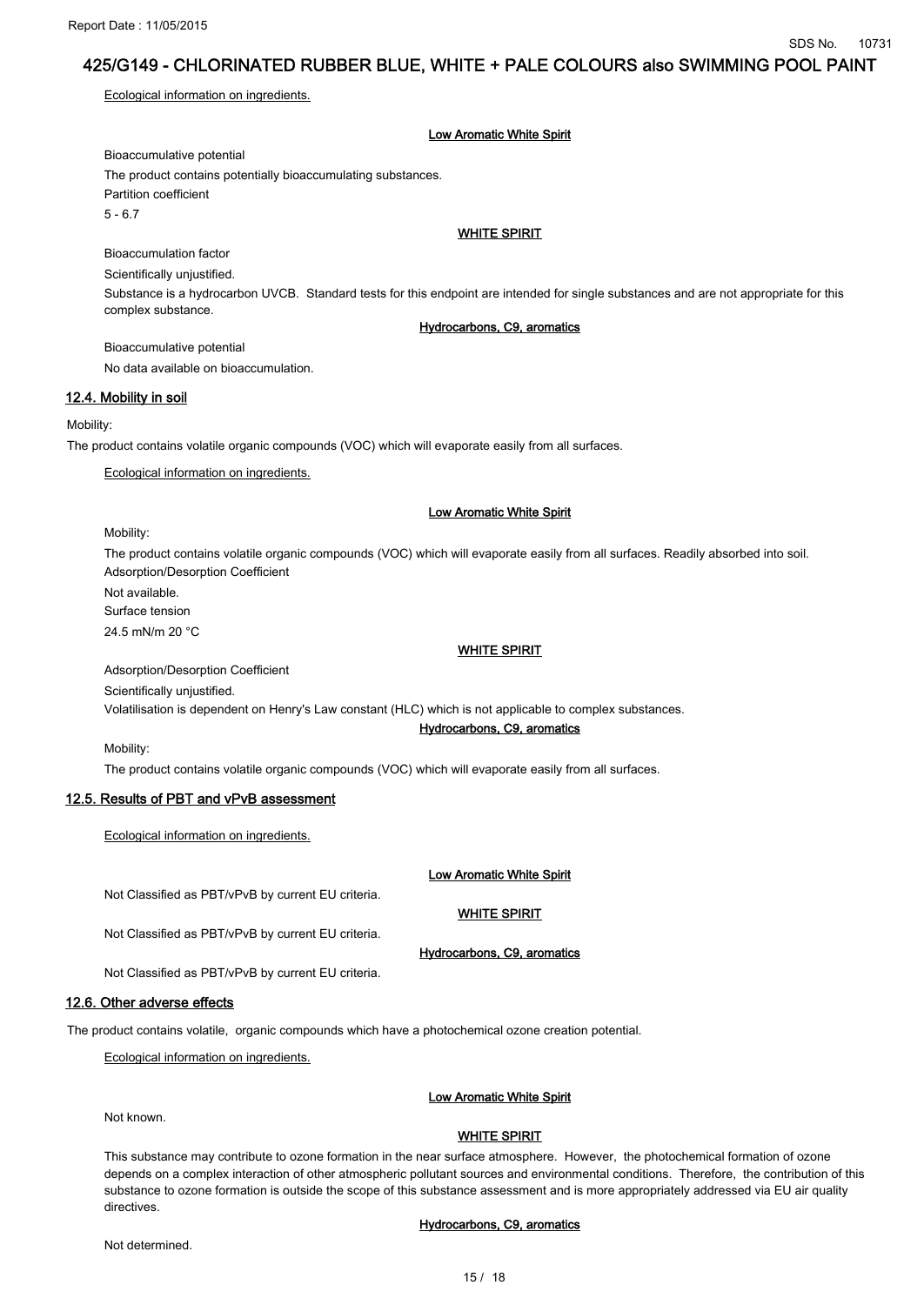# SECTION 13: DISPOSAL CONSIDERATIONS

### General information

Waste to be treated as controlled waste. Disposal to licensed waste disposal site in accordance with local Waste Disposal Authority.

### 13.1. Waste treatment methods

Do not allow runoff to sewer, waterway or ground.

### Waste Class

When this coating, in its liquid state, as supplied, becomes a waste, it is categorised as hazardous waste, with code 08 01 11\* (SOLVENT BASED LIQUID WASTE). Part-used containers, not drained and/or rigorously scraped out and containing dried residues of the supplied coating, are categorised as hazardous waste, with code 08 01 11\* (SOLVENT BASED LIQUID WASTE). If mixed with other wastes, the above waste code may not be applicable. Used containers, drained and/or rigorously scraped out and containing dry residues of the supplied coating, are categorised as non-hazardous waste, with code 15 01 02 (plastic packaging) or 15 01 04 (metal packaging).

# .<br>SECTION 14: TRANSPORT INFORMATION

| General | This product is packed in accordance with the Limited Quantity Provisions of CDGCPL2, ADR and |
|---------|-----------------------------------------------------------------------------------------------|
|         | <b>IMDG</b>                                                                                   |

## 14.1. UN number

| UN No. (ADR/RID/ADN) | 1263 |
|----------------------|------|
| UN No. (IMDG)        | 1263 |
| UN No. (ICAO)        | 1263 |

## 14.2. UN proper shipping name

| Proper Shipping Name | Contains 1, 2, 4-Trimethylbenzene, Class 3, PG III, (41 °C c.c.) MARINE POLLUTANT |  |
|----------------------|-----------------------------------------------------------------------------------|--|
| Proper Shipping Name | PAINT                                                                             |  |

## 14.3. Transport hazard class(es)

| <b>ADR/RID/ADN Class</b> | 1263                        |
|--------------------------|-----------------------------|
| <b>ADR/RID/ADN Class</b> | Class 3: Flammable liquids. |
| <b>IMDG Class</b>        | 3                           |
| ICAO Class/Division      | 3                           |
| <b>Transport Labels</b>  |                             |



### 14.4. Packing group

| ADR/RID/ADN Packing group | ш |
|---------------------------|---|
| <b>IMDG Packing group</b> | Ш |
| ICAO Packing group        | Ш |

### 14.5. Environmental hazards

Environmentally Hazardous Substance/Marine Pollutant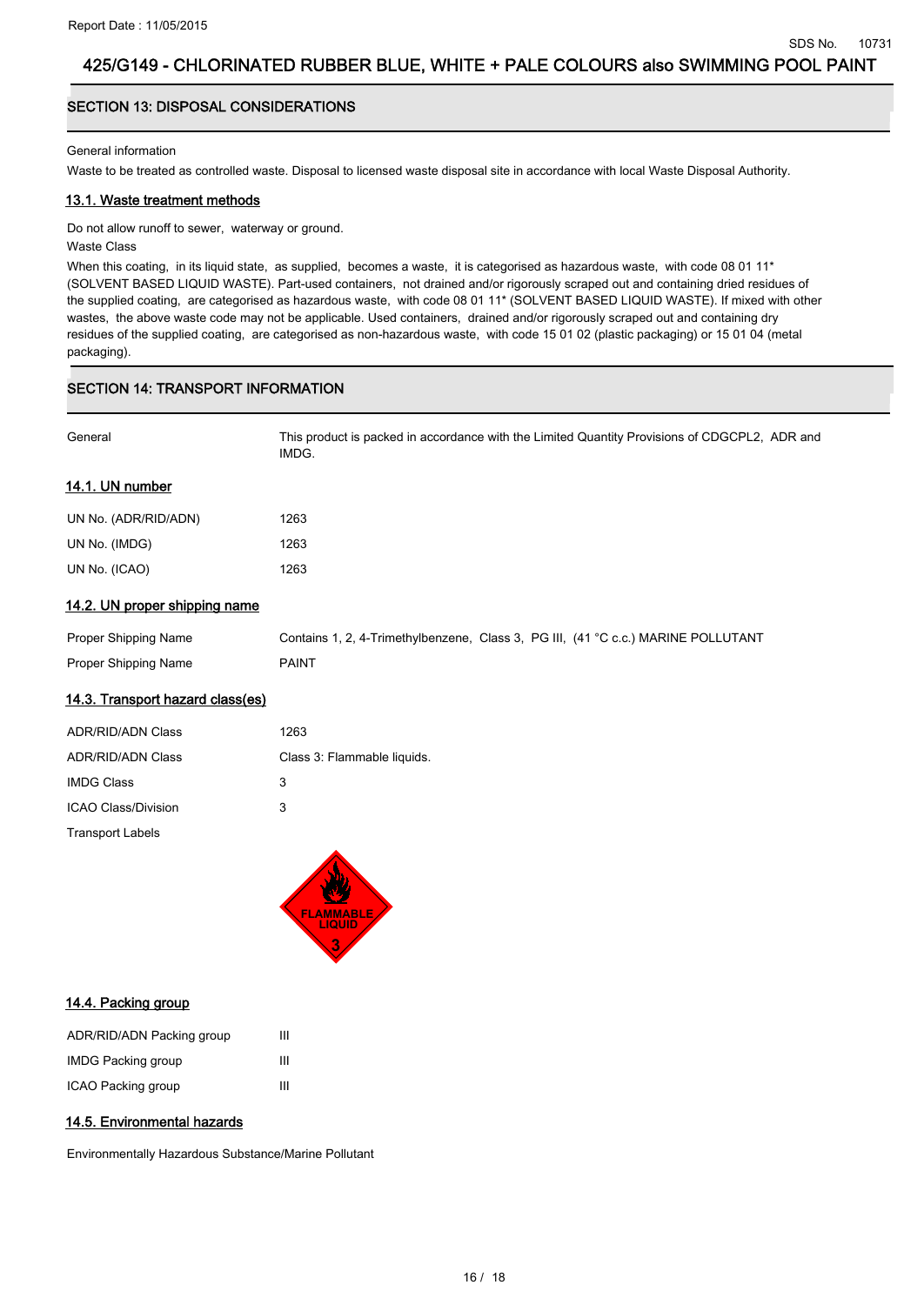

## 14.6. Special precautions for user

| <b>EMS</b>                     | $F-E. S-E$ |
|--------------------------------|------------|
| <b>Tunnel Restriction Code</b> | (D/E)      |

## 14.7. Transport in bulk according to Annex II of MARPOL73/78 and the IBC Code

Not applicable.

# SECTION 15: REGULATORY INFORMATION

## 15.1. Safety, health and environmental regulations/legislation specific for the substance or mixture

Uk Regulatory References

The Control of Substances Hazardous to Health Regulations 2002 (S.I 2002 No. 2677) with amendments.

Statutory Instruments

The Chemicals (Hazard Information and Packaging for Supply) Regulations 2009 (S.I 2009 No. 716). Control of Substances Hazardous to **Health** 

Approved Code Of Practice

Safety Data Sheets for Substances and Preparations. Classification and Labelling of Substances and Preparations Dangerous for Supply. Dangerous Substances and Explosive Atmospheres Regulations 2002 [L138]

Guidance Notes

Workplace Exposure Limits EH40. CHIP for everyone HSG(108).

EU Legislation

Regulation (EC) No 1907/2006 of the European Parliament and of the Council of 18 December 2006 concerning the Registration, Evaluation, Authorisation and Restriction of Chemicals (REACH), establishing a European Chemicals Agency, amending Directive 1999/45/EC and repealing Council Regulation (EEC) No 793/93 and Commission Regulation (EC) No 1488/94 as well as Council Directive 76/769/EEC and Commission Directives 91/155/EEC, 93/67/EEC, 93/105/EC and 2000/21/EC, including amendments. Regulation (EC) No 1272/2008 of the European Parliament and of the Council of 16 December 2008 on classification, labelling and packaging of substances and mixtures, amending and repealing Directives 67/548/EEC and 1999/45/EC, and amending Regulation (EC) No 1907/2006 with amendments.

National Regulations

The Chemicals (Hazard Information and Packaging for Supply) Regulations 2002. No. 1689.

# 15.2. Chemical Safety Assessment

No chemical safety assessment has been carried out.

# **SECTION 16: OTHER INFORMATION**

Revision Comments

Issued in new format for Reach compliance in accordance with EC 1272/2008 Issued in accordance with Annex II to REACH, as amended by Commission Regulation (EU) No. 453/2010 Update for CLP labelling.

| <b>Issued By</b>                | Technical Dept. (P.E.) |
|---------------------------------|------------------------|
| <b>Revision Date</b>            | 11/05/2015             |
| Revision                        | 8                      |
| Supersedes date                 | 29/11/2012             |
| SDS No.                         | 10731                  |
| <b>Safety Data Sheet Status</b> | Approved.              |
| Date                            |                        |
| Signature                       |                        |